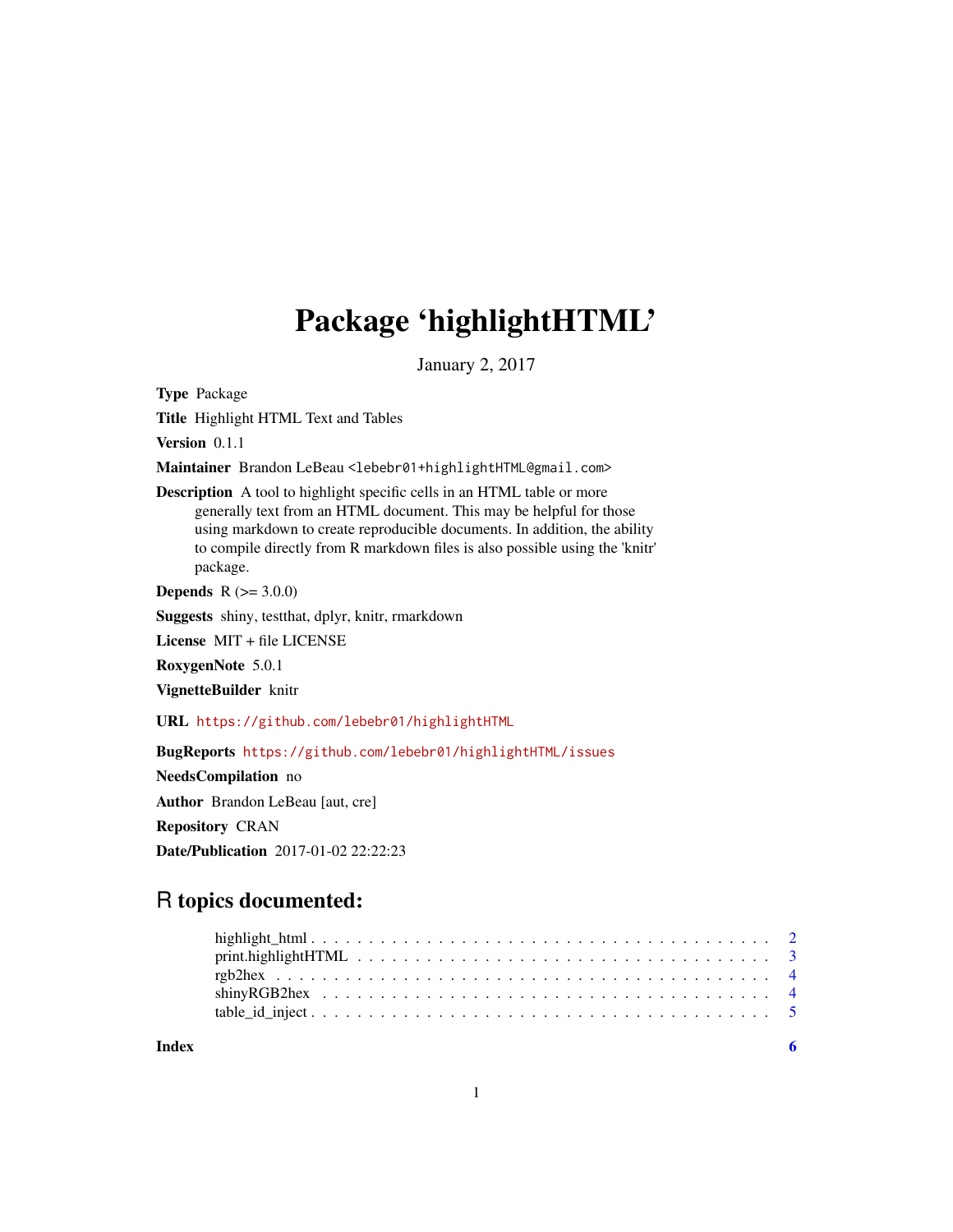#### Description

This function inputs and exports an HTML file. The HTML file is then processed to search for tags that inject CSS automatically into the HTML file.

#### Usage

```
highlight_html(input, output, tags, update_css = TRUE, browse = TRUE,
 print = FALSE, render = FALSE)
```
#### Arguments

| input      | File name of HTML file to highlight the cells of the table or text. Alternatively,<br>if render = TRUE, a Rmd or md file can be specified as the input. |
|------------|---------------------------------------------------------------------------------------------------------------------------------------------------------|
| output     | Output file name of highlighted HTML file                                                                                                               |
| tags       | character vector with CSS tags to be added                                                                                                              |
| update_css | TRUE/FALSE variable indicating whether the CSS should be updated                                                                                        |
| browse     | logical, If TRUE (default) output file opens in default browser, if FALSE, file is<br>written, but not opened in browser.                               |
| print      | logical, if TRUE print output to R console, if false (default) output is filtered to<br>other methods (see browse or output).                           |
| render     | logical, if TRUE will call the rmarkdown::render() function to convert Rmd or<br>md files to html prior to injecting CSS.                               |

#### Details

A function that allows the alteration of HTML using CSS. This may be helpful coming from a markdown or R markdown file to alter aspects of the page based on a specific criteria. This function handles both tables as well as normal text. The options are only limited based on your knowledge of CSS.

#### Examples

```
# Example of simple test table
# Change background color of table cells
library(highlightHTML)
# Setting path for example html files
# To see path where these are saved, type file or file1 in the
# r console.
file <- system.file('examples', 'bgtable.html', package = 'highlightHTML')
```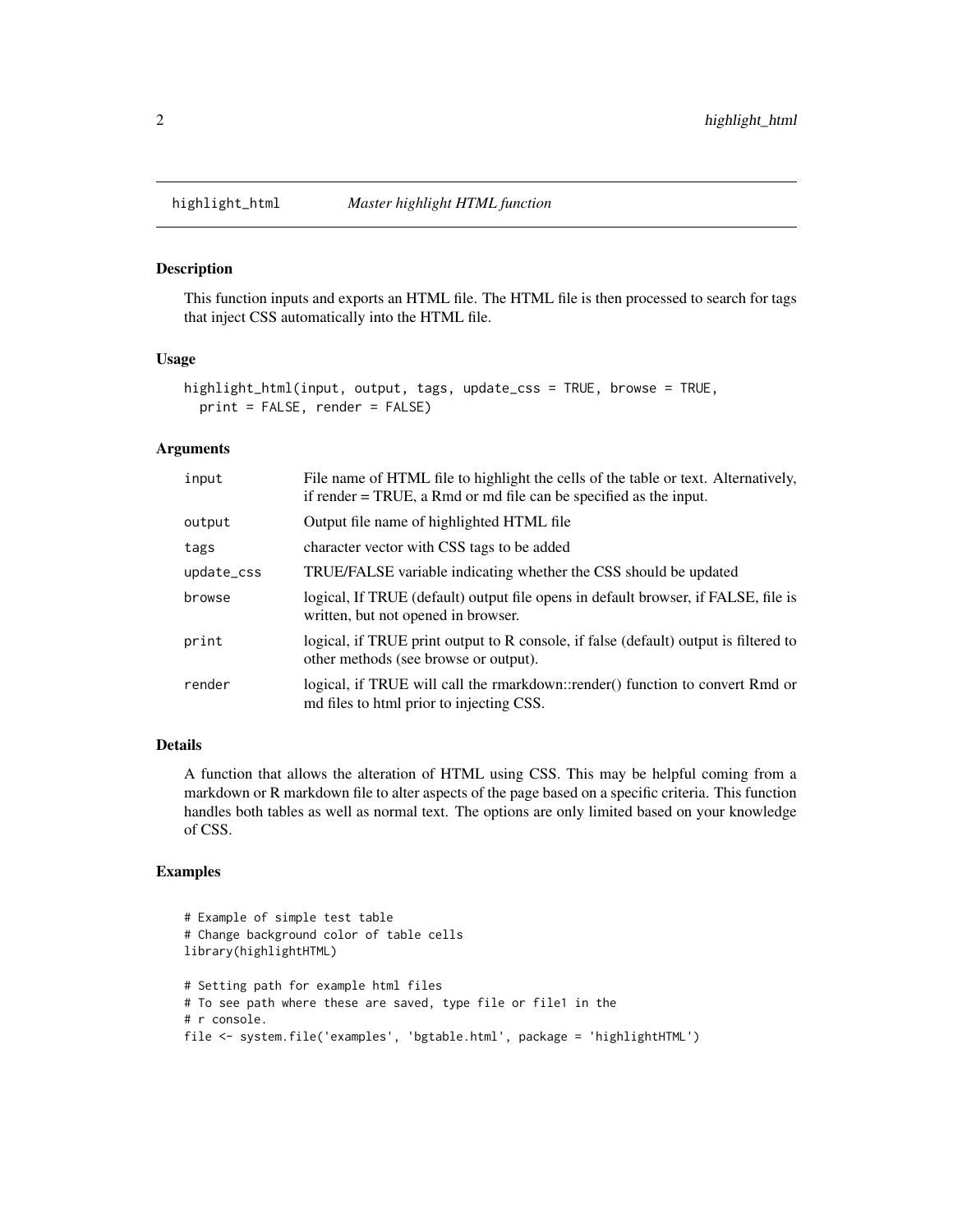```
# Creating CSS tags to inject into HTML document
tags <- c("#bgred {background-color: #FF0000;}",
  "#bgblue {background-color: #0000FF;}")
# Command to post-process HTML file - Writes to temporary file
highlight_html(input = file, output = tempfile(fileext = ".html"),
  tags = tags, update_css = TRUE, browse = FALSE)
# Change background color and text color with CSS
tags <- c("#bgred {background-color: #FF0000; color: white;}",
  "#bgblue {background-color: #0000FF; color: white;}")
# Post-process HTML file
highlight_html(input = file, output = tempfile(fileext = ".html"),
  tags = tags, update_css = TRUE, browse = TRUE, print = FALSE)
# By default the new file is opened in your default browser, here set to FALSE
highlight_html(input = file, output = tempfile(fileext = ".html"),
  tags = tags, update_css = TRUE, browse = FALSE, print = FALSE)
# Setting path for example html files
# To see path where these are saved, type file or file1 in the
# r console.
file <- system.file('examples', 'bgtext.html', package = 'highlightHTML')
# Change background color and text color with CSS
tags <- c("#bgblack {background-color: black; color: white;}",
  "#bgblue {background-color: #0000FF; color: white;}",
  "#colgreen {color: green;}")
# Post-process HTML file
highlight_html(input = file, output = tempfile(fileext = ".html"),
  tags = tags, update_css = TRUE, browse = TRUE)
# Use of render
file <- system.file('examples', 'mwe.md', package = 'highlightHTML')
tags <- c("#bgred {background-color: #FF0000; color: white;}",
   "#bgblue {background-color: #0000FF; color: white;}",
   "#bgblack {background-color: #000000; color: white;}",
   "#colgold {color: #FFD700;}")
highlight_html(input = file, output = tempfile(fileext = '.html'),
  tags = tags, update_css = TRUE, browse = TRUE, render = TRUE)
```
print.highlightHTML *Prints highlightHTML object*

#### Description

Prints highlightHTML object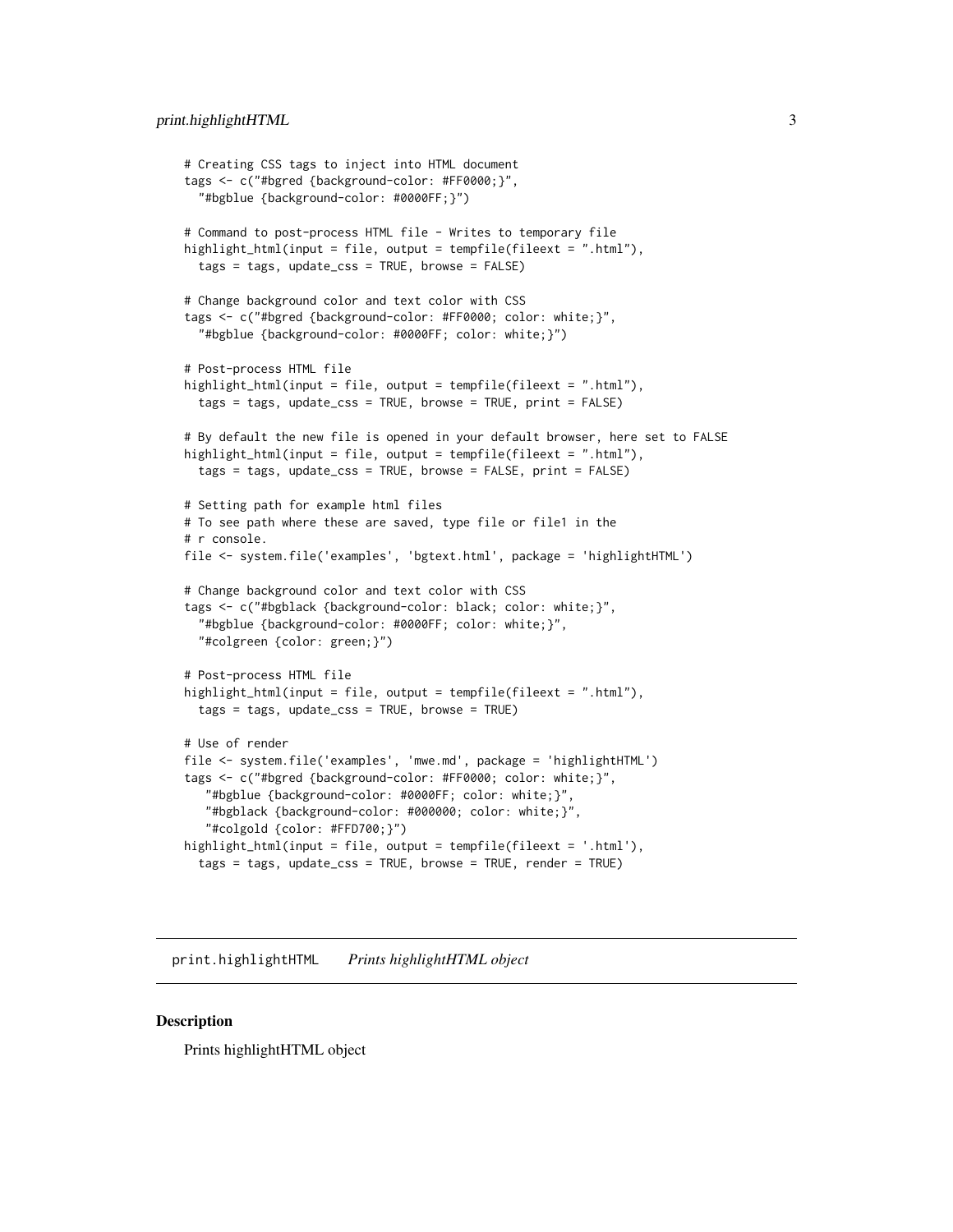#### <span id="page-3-0"></span>Usage

```
## S3 method for class 'highlightHTML'
print(x, \ldots)
```
#### Arguments

| X       | An object from highlight HTML function.  |
|---------|------------------------------------------|
| $\cdot$ | Additional arguments passed to function. |

|  | ∙gb2hex |  |
|--|---------|--|
|  |         |  |
|  |         |  |

rgb2hex *Convert RGB to hex*

#### Description

Enter a list of RGB color codes, or R colors, and get the appropriate hex color code.

#### Usage

rgb2hex(rgbcode = NULL, rcolor = NULL)

#### Arguments

| rgbcode | List of rgb color codes, each list must be a vector of three objects representing |
|---------|-----------------------------------------------------------------------------------|
|         | the three components of rgb color code from $0 - 255$ .                           |
| rcolor  | A list of R color names                                                           |

#### Examples

```
rgb2hex(rcolor = list("sienna2", "thistle1"))
rgb2hex(rcolor = list("sienna2", "thistle1"), rgbcode = list('orange' = c(238, 74, 24),
'raw umber' = c(113, 75, 35)))
rgb2hex(rgbcode = list('orange' = c(238, 74, 24), 'raw umber' = c(113, 75, 35)))
```
shinyRGB2hex *Run shiny app*

#### Description

Function that automatically opens shiny app to convert rgb codes to hexidecimal codes

#### Usage

shinyRGB2hex(...)

#### Arguments

... Other arguments to pass, currently does nothing.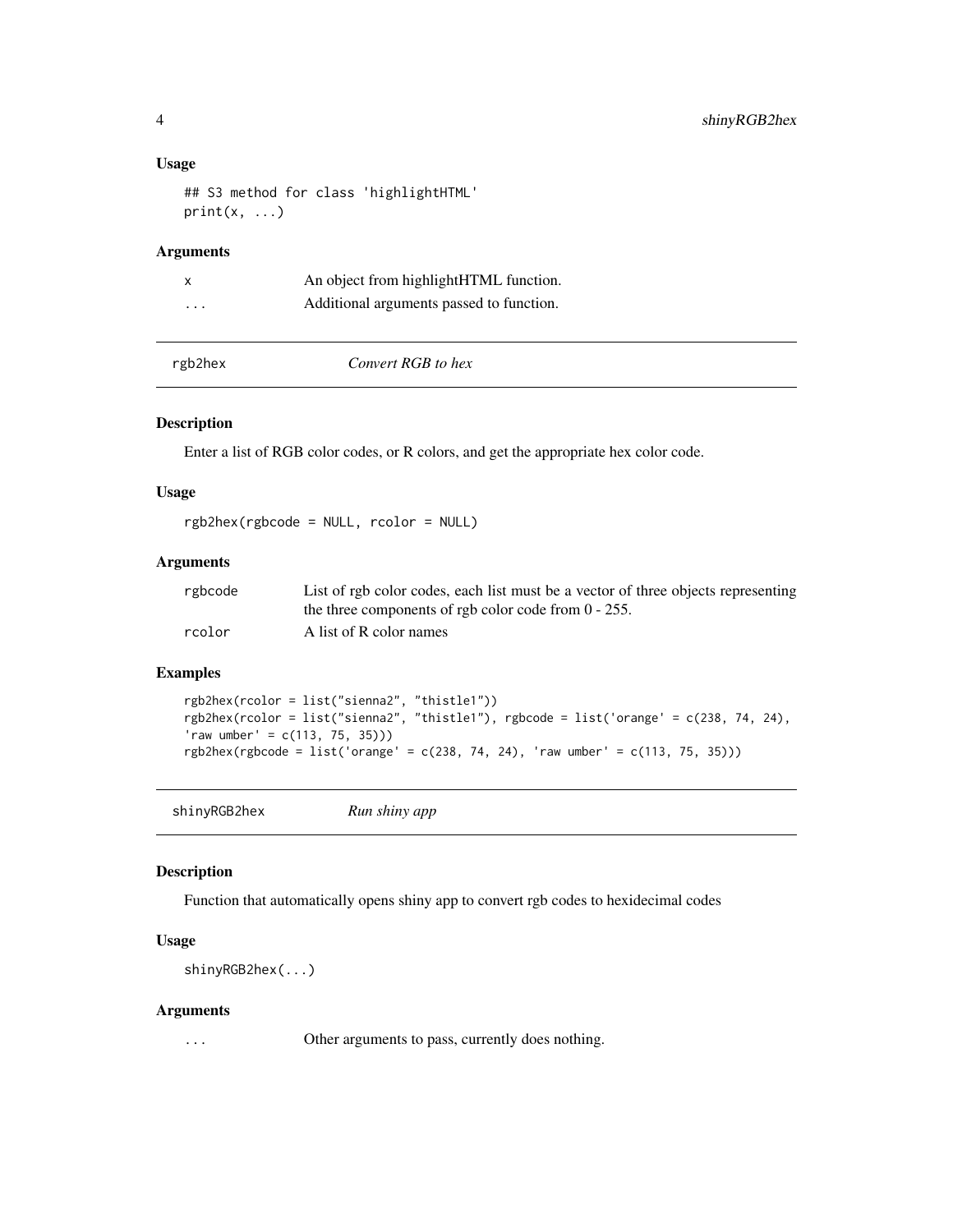#### <span id="page-4-0"></span>Description

A helper function to include a hashtag id code within an R table.

#### Usage

table\_id\_inject(x, id, conditions, variable = NULL)

#### Arguments

| $\mathsf{x}$ | A table object                                                                                                                                                                                                   |
|--------------|------------------------------------------------------------------------------------------------------------------------------------------------------------------------------------------------------------------|
| id           | A vector of $\text{css}$ id(s) to include                                                                                                                                                                        |
| conditions   | A vector of conditions to include id. Must be same length as id                                                                                                                                                  |
| variable     | An optional list of column names to specify search of conditions. More than one<br>variable can be specified in each element of the list. The list must be the same<br>length as the conditions or id arguments. |

#### Examples

```
library(dplyr)
library(highlightHTML)
summ_table <- mtcars %>%
  group_by(cyl) %>%
  summarise(avg_mpg = mean(mpg), sd_mpg = sd(mpg)) %>%
  data.frame()
table_id_inject(summ_table, id = c('#bgred', '#bgblue'),
  conditions = c('< 2', '> 16'))table_id_inject(summ_table, id = c('#bgred', '#bgblue'),
  conditions = c('< 2', '< 16'),
  variable = list(c('sd_mpg'), c('avg_mpg')))
```